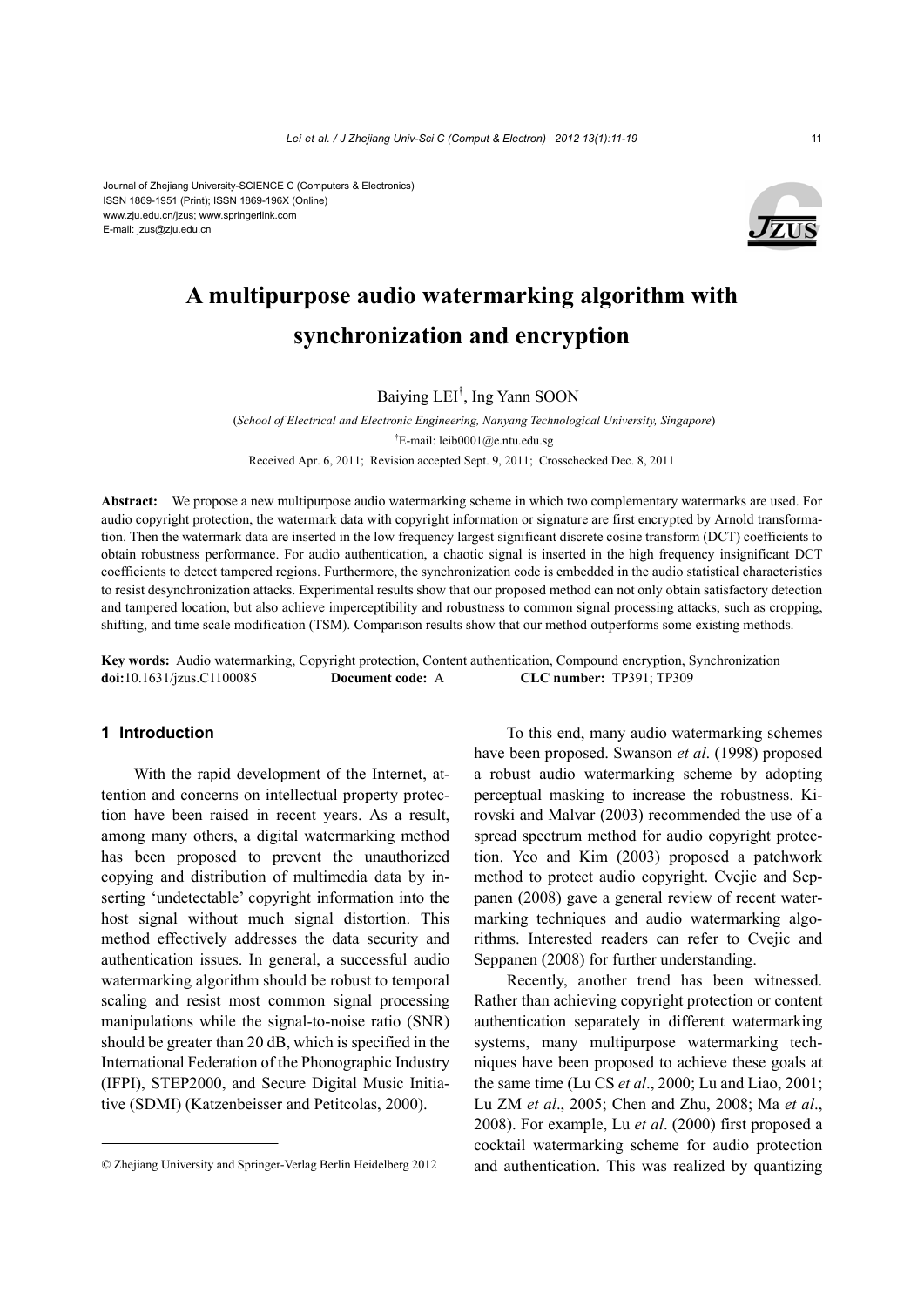audio's fast Fourier transform coefficients as masking threshold units. This scheme uses the human auditory system to improve robustness, but the results after attacks are not quite satisfactory. Chen and Zhu (2008) designed a multipurpose audio watermarking algorithm with a combination of different techniques like discrete wavelet transform (DWT), discrete cosine transform (DCT), independent component analysis, and vector quantization, and achieved a satisfactory performance to some extent. However, the desynchronization attacks, including shifting, cropping, and time scale modification (TSM) attacks, were not reported in the above mentioned multipurpose schemes. Actually, desynchronization attacks have been, for a long time, a challenging problem. To tackle this issue, several synchronous audio watermarking schemes were proposed (Huang *et al*., 2002; Wang and Zhao, 2006; Zhang *et al*., 2006). Indeed, these audio watermarking methods solve the synchronization problems and are robust to cropping, shifting, and TSM attacks to some extent. However, most of these systems do not consider the combination of other features such as chaotic encryption to achieve more robust results and the multipurpose target.

As is well known, encryption can be a useful tool for improving watermarking security. Thus, it is very popular in the digital watermarking field and there are many papers describing integrated encryption and watermarking (Xie *et al*., 2006; Wu and Shih, 2007). In this paper, a new multipurpose audio watermarking technique is developed. Different from most of the existing chaotic watermarking schemes, two chaotic maps are employed in our scheme to enhance watermarking confidentiality. A 2D Arnold cat map is adopted to scramble the embedding position. A watermark (binary image signal) is shuffled randomly in the whole host audio to ensure the security of the watermarking algorithm. Meanwhile, another chaotic map, the Henon map, is employed to generate the watermark signal for tampered localization and embedded in the fragile watermarking scheme.

# **2 Chaotic maps and watermarking**

Chaotic signals, generated by simple dynamic systems, have the behavior of certain nonlinear dynamic systems (Tsekeridou *et al.*, 2001). Chaos can produce a number of uncorrelated, random-like, yet deterministic chaotic signals with small perturbation of parameters. As a chaotic signal is complicated and very difficult to predict over a long time, it has been widely used in the watermarking and encryption field. Besides, chaotic signals can be generated very easily by specifying the initial conditions and chaotic parameters. Actually, a 1D chaotic map is used to generate a 1D sequence of real numbers and is usually defined as

$$
x(n+1) = f(x(n), \lambda), \tag{1}
$$

where *n* is the map iteration index,  $n=1, 2, ...,$  and  $\lambda$  is the system parameter.

To scramble the embedding position of the watermark image, 2D cat mapping, also called the Arnold transformation, is exploited to map one matrix into another. Arnold transformation can be regarded as a discrete chaotic system. In the field of watermarking, Arnold transformation is very popular and has been widely used as a method to shuffle the image. The basic principle of cat mapping is to scramble pixel position within the image. The generalized 2D invertible chaotic map is usually defined as

$$
\begin{bmatrix} x(n+1) \\ y(n+1) \end{bmatrix} = \begin{bmatrix} a & b \\ c & d \end{bmatrix} \begin{bmatrix} x(n) \\ y(n) \end{bmatrix} \text{ mod } N
$$
  
= 
$$
\mathbf{P} \begin{bmatrix} x(n) \\ y(n) \end{bmatrix} \text{ mod } N,
$$
 (2)

where *a*, *b*, *c*, *d* are positive integers. To guarantee that the Arnold transformation is a one-to-one mapping, *P* should satisfy  $|P|=ad-bc=1$ . In this case, only three of four parameters are independent. Consequently, the iteration number *n*, the parameters  $a, b, c$ , and the initial values are employed as the encryption keys. In our scheme, we set  $a=2$ ,  $b=c=d=1$ . The encryption goal can be achieved by shuffling the watermark positions. Using the generalized cat map, the watermark embedding position can be obtained. Therefore, the position of the encrypted watermark is determined using the Arnold transformation, which can enhance watermark security. In our algorithm, the watermark data are first mapped using the Arnold transformation, and then reshaped to 1D data *w*(*i*) for robust watermark embedding.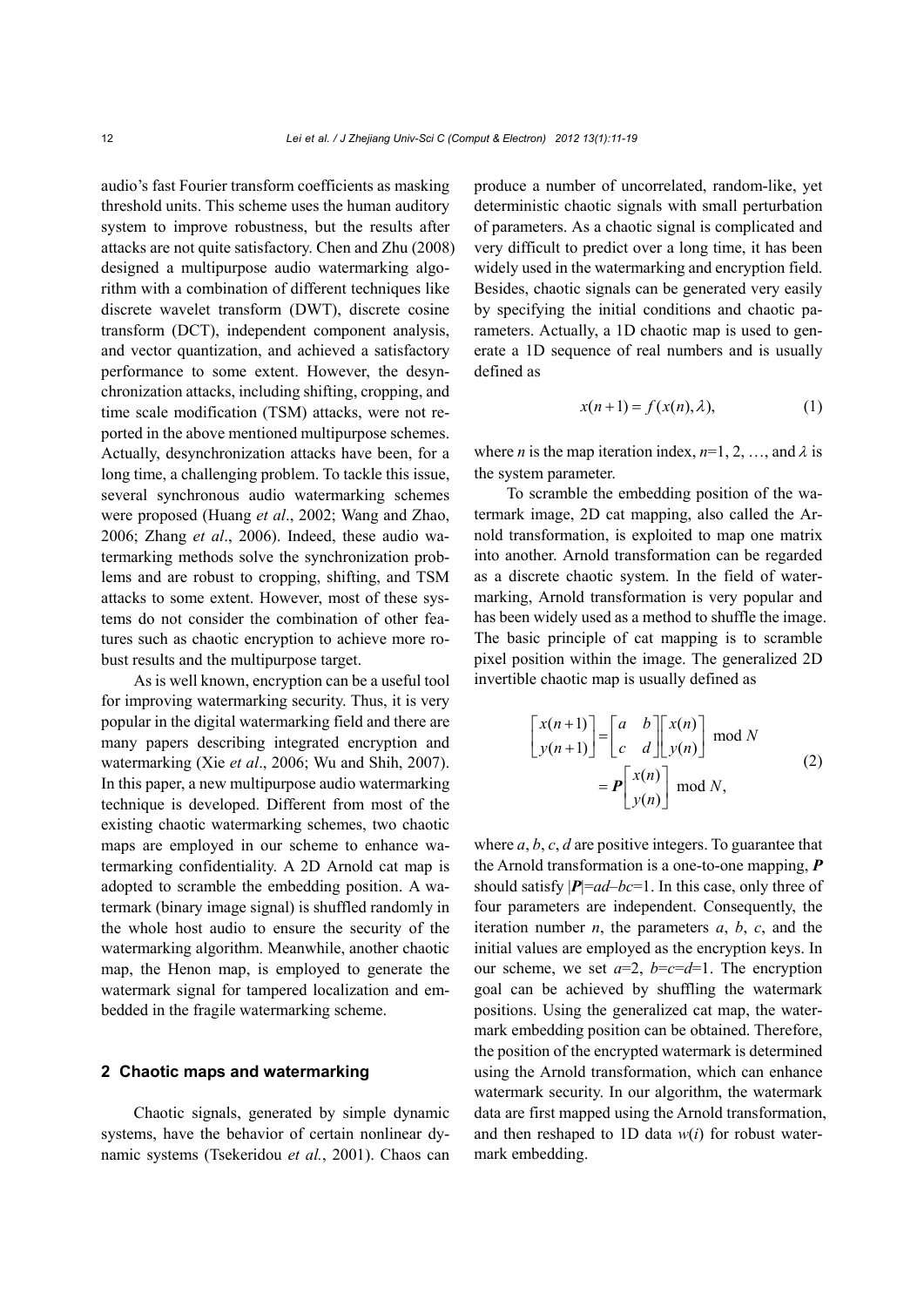Another chaotic map, the Henon map, is used to randomly select the embedding points. The generalized Henon map is defined as

$$
z(n) = 1 + B(z(n-2) - z(n-3)) + Cz2(n-2), (3)
$$

where *B* and *C* are selected as *B=*0.3 and 1.07≤*C*≤ 1.09. The initial values are chosen in the range of (−1.5, 1.5) to ensure that the chaotic systems are in the chaotic states and have chaotic attractors. Modulo operation is usually performed to restrict the chaotic sequences within limits and in the chaotic states. Finally, chaotic sequence  $z(n)$  is transformed into a binary sequence ww(*i*) with a specified threshold and used in fragile watermark embedding.

# **3 Methodology**

# **3.1 System diagram**

In our proposed audio watermarking scheme, the main idea is to divide the original host audio into two portions. In one portion, the synchronization code is inserted in the time domain. In the other portion, the robust and fragile watermarks are embedded into the DCT coefficients in the low- and high-frequency subbands, respectively. The synchronization code insertion and watermark embedding procedure is summarized in Fig. 1.



**Fig. 1 Diagram of the watermark embedding procedure**

#### **3.2 Synchronization code technique**

In the audio watermarking field, several watermarking schemes exploit the synchronization code (Huang *et al*., 2002; Wang and Zhao, 2006; Wang and Yang, 2008). Synchronization code is used to locate the positions of hidden informative bits in order to resist the cropping and shifting attacks. Synchronization code can be inserted in the time or frequency domain. In fact, desynchronization attacks may cause a serious problem to any watermarking scheme. After such attacks as cropping, shifting, and MP3 compression, we usually fail to extract the watermarks. Therefore, the correct position of the watermark must be identified or localized before extraction. The synchronization problem can be addressed by integrating a synchronization code with watermark bits to reproduce a binary sequence. The synchronization code is often put in front of the watermark for identifying the position of the inserted watermark. Fig. 2 shows the data structure of this method. The cover signal is divided into proper segments according to the length of  $Syn(k)$  and  $W(k)$ . Owing to a lower computational cost, the synchronization code is inserted in the time domain and forms a binary sequence.

|          | Segment i                                     |              |          | Segment j                                     |              |  |
|----------|-----------------------------------------------|--------------|----------|-----------------------------------------------|--------------|--|
| $\cdots$ | Synchronization Information<br>code<br>Syn(k) | bits<br>W(k) | $\cdots$ | Synchronization Information<br>code<br>Syn(k) | bits<br>W(k) |  |

**Fig. 2 Data structure of the hidden bitstream**

One portion of the audio signal *S*, used to embed the synchronization code, is split into proper segments according to the length of the synchronization code. In our method, the portion A signal is divided into  $L_A$  audio segments with *n* samples, denoted as

$$
S_{A}(k)(j) = S(kn + j), \quad 1 \le k \le L_{A}, \ 1 \le j \le n. \tag{4}
$$

Our algorithm exploits a chaotic sequence as the synchronization code in front of the watermark, to locate the position where the watermark is embedded. A logistic chaotic sequence in interval [0, 1] is used to generate the synchronization code:

$$
y(k+1) = \lambda y(k)(1 - y(k)), \quad 1 \le k \le L_A,
$$
 (5)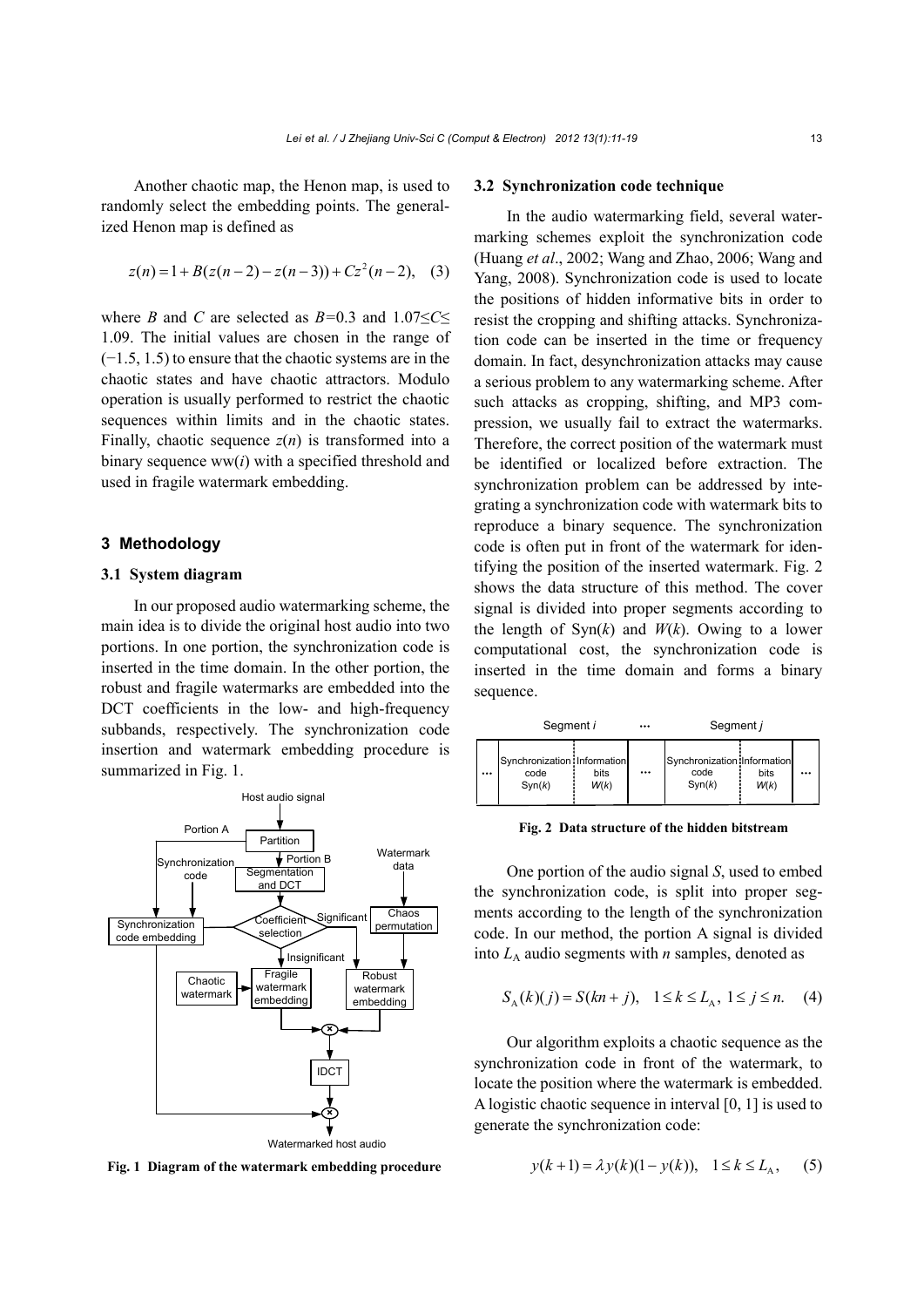where  $3.57 \le \lambda \le 4$ . Let  $T_s$  be the synchronization code threshold. In our scheme,  $T_s=0.5$ . Then  $y(k)$  is transformed into the synchronization sequence Syn(*k*) with the following rule:

$$
Syn(k) = \begin{cases} 1, & y(k) > T_s, \\ 0, & \text{otherwise.} \end{cases}
$$
 (6)

According to statistics, a slight change of the audio signal may not greatly modify the statistical average. To achieve a tradeoff between inaudibility and robustness of the watermarking algorithm, the synchronization code is embedded into the statistical average of audio samples. Thus, the mean value of each segment,  $S_A(k)$ , is first calculated by

$$
\overline{S_{A}(k)} = \frac{1}{n} \sum_{j=1}^{n} S_{A}(k)(j), \quad 1 \le k \le L_{A}.
$$
 (7)

Then the synchronization code is inserted into  $S_A(k)$ bit by bit as follows:

$$
S'_{A}(k)(j) = \begin{cases} S_{A}(k)(j) + 2|\overline{S_{A}(k)}|, & \text{Sym}(k) = 1, \\ S_{A}(k)(j) - 2|\overline{S_{A}(k)}|, & \text{Sym}(k) = 0. \end{cases}
$$
(8)

The reason for adding and subtracting the mean value is that the mean value is made positive when bit '1' is embedded and negative when '0' is embedded. After the synchronization code is inserted, we need to extract and detect the synchronization code. Supposing  $S''_h(k)$  is the embedded and attacked signal, the mean value of each segment  $\overline{S_A''(k)}$  is calculated as

$$
\overline{S_A''(k)} = \frac{1}{n} \sum_{j=1}^n S_A''(k)(j), \quad 1 \le k \le L_A.
$$
 (9)

In the synchronization code extraction procedure, the audio samples also follow the rules in the embedding process, and the mean value of each segment is calculated. The extraction is based on the popular odd-even parity rule:

$$
Syn'(k) = \begin{cases} 1, & \overline{S_A''(k)} \ge 0, \\ 0, & \overline{S_A''(k)} < 0. \end{cases}
$$
 (10)

Finally, we use the normalized correlation coefficient (NC) to calculate the similarity between the original and extracted synchronization codes:

NC(Syn, Syn') = 
$$
\frac{\sum_{k=1}^{n} \text{Syn}'(k) \cdot \text{Syn}(k)}{\sqrt{\sum_{k=1}^{n} \text{Syn}(k)^{2}} \sqrt{\sum_{k=1}^{n} \text{Syn}'(k)^{2}}},
$$
 (11)

where  $\text{Syn}(k)$  and  $\text{Syn}'(k)$  are the original and extracted synchronization codes, respectively. If the NC between Syn(*k*) and Syn*'*(*k*) is greater than or equal to a specified threshold *T*, then Syn*'*(*k*) is considered a synchronization code; otherwise, no synchronization code is detected or extracted.

## **3.3 Watermark embedding**

As shown in Fig. 1, the second portion of the host audio signal is used to embed the robust and fragile watermarks according to coefficient selection rules. The embedding process contains the following steps.

Step 1: Divide audio clips into non-overlapping segments.

Step 2: Perform DCT on each segment to obtain a set of coefficients  $SS(i)$ ,  $i=1, 2, ..., M \times N$ , where *M* and *N* are the watermark length and width, respectively.

Step 3: After DCT transform, SS(*i*) is divided into significant part  $S_B$  and insignificant part  $S_C$  according to the coefficient selection rule. The most significant part and the largest coefficients in the lowfrequency subband are selected to embed the robust watermark, while the insignificant part in the highfrequency domain is used for fragile watermarking.

For robust watermark embedding, the embedding rules are as follows:

If  $w(i)=1$ , then

$$
S'_{\rm B}(i) = \begin{cases} \left[\frac{S_{\rm B}(i)}{\Delta}\right] \Delta, & \text{mod}(\left[\frac{S_{\rm B}(i)}{\Delta}\right], 2) = 0, \\ \left[\frac{S_{\rm B}(i)}{\Delta}\right] \Delta + \Delta, \text{mod}(\left[\frac{S_{\rm B}(i)}{\Delta}\right], 2) = 1, S_{\rm B}(i) \ge 0, \\ \left[\frac{S_{\rm B}(i)}{\Delta}\right] \Delta - \Delta, \text{mod}(\left[\frac{S_{\rm B}(i)}{\Delta}\right], 2) = 1, S_{\rm B}(i) < 0, \end{cases} \tag{12}
$$

where  $\Delta$  denotes the quantization step and  $\lfloor x \rfloor$  means the largest integer less than or equal to *x*.

If  $w(i)=0$ , then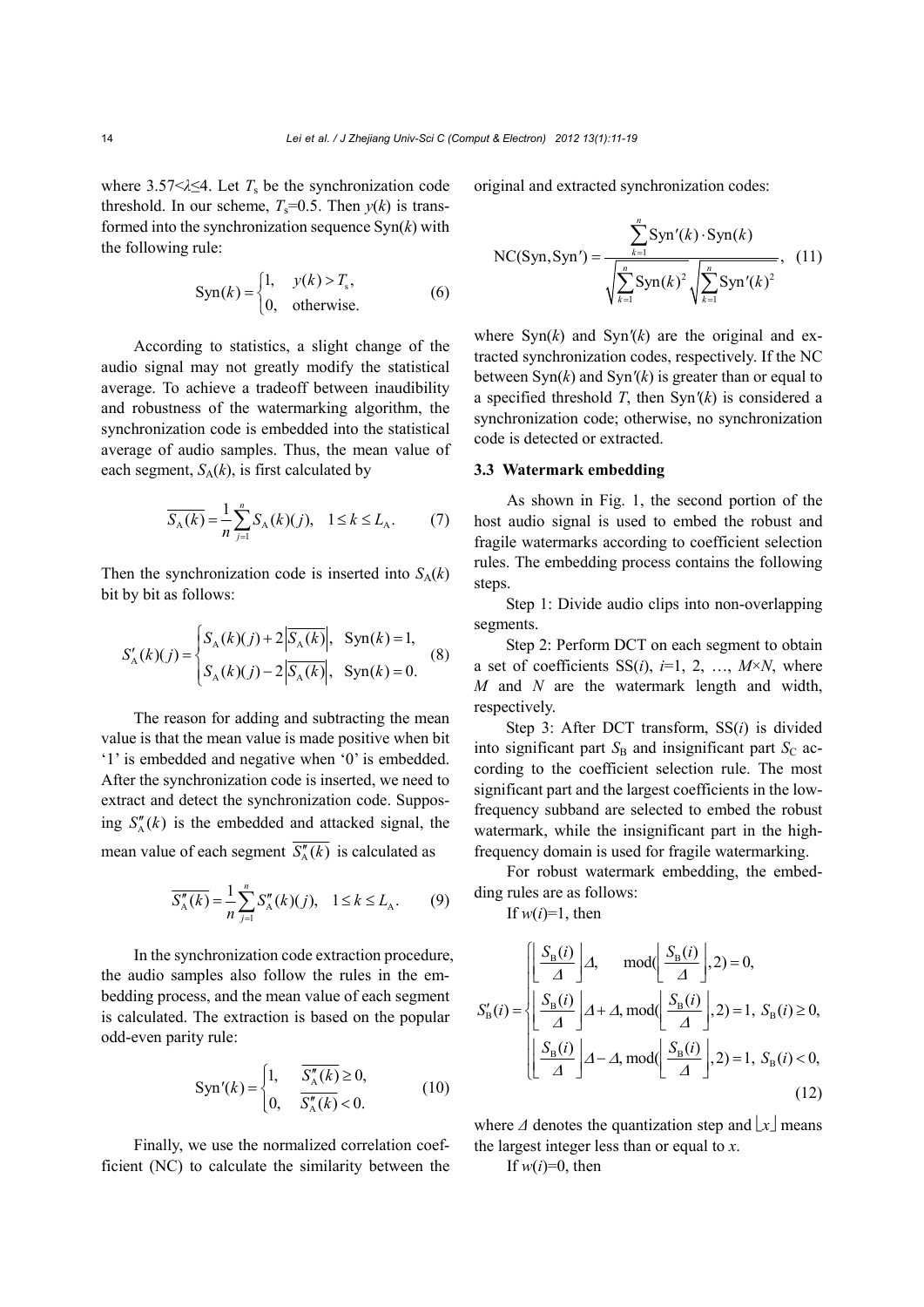$$
S'_{\rm B}(i) = \begin{cases} \left[ \frac{S_{\rm B}(i)}{\Delta} \right] \Delta, & \text{mod}(\left[ \frac{S_{\rm B}(i)}{\Delta} \right], 2) = 1, \\ \left[ \frac{S_{\rm B}(i)}{\Delta} \right] \Delta + \Delta, \text{mod}(\left[ \frac{S_{\rm B}(i)}{\Delta} \right], 2) = 0, S_{\rm B}(i) \ge 0, \\ \left[ \frac{S_{\rm B}(i)}{\Delta} \right] \Delta - \Delta, \text{mod}(\left[ \frac{S_{\rm B}(i)}{\Delta} \right], 2) = 0, S_{\rm B}(i) < 0. \end{cases}
$$
\n(13)

For fragile watermarking, the simple SS method is used, which is denoted by

$$
S'_{\rm C}(i) = S_{\rm C}(i) + \alpha \cdot \text{ww}(i),\tag{14}
$$

where  $\alpha$  is the fragile watermark strength factor.

Step 4: Combine the two parts and apply inverse DCT to obtain the watermarked audio.

# **3.4 Watermark extraction and detection**

In the watermark extraction process, the synchronization code should be searched for and extracted first based on Eq. (10). Then the robust watermark is extracted and the fragile watermark is detected using the same procedure as in the watermark embedding process. After watermarked audio segmentation and DCT,  $S''_p(i)$  and  $S''_c(i)$  are obtained. The detailed extraction process is as follows.

For robust watermark extraction:

If mod( $\int S_R''(i)/\Delta |,2)=1$ , then the watermark is extracted using

$$
w'(i) = \begin{cases} 0, & -\frac{\Delta}{2} \le S_B''(i) - \left\lfloor \frac{S_B''(i)}{\Delta} \right\rfloor \le \frac{\Delta}{2}, \\ 1, & \text{otherwise.} \end{cases}
$$
(15)

If mod( $\int S_n''(i)/\Delta |, 2) = 0$ , then the watermark is extracted using

$$
w'(i) = \begin{cases} 1, & -\frac{\Delta}{2} \le S_B''(i) - \left\lfloor \frac{S_B''(i)}{\Delta} \right\rfloor \le \frac{\Delta}{2}, \\ 0, & \text{otherwise.} \end{cases}
$$
 (16)

For the fragile watermarking scheme, the detection mechanism is

$$
ww'(i) = (S''_C(i) - S'_C(i))/\alpha.
$$
 (17)

After extraction, *w'*(*i*) is reshaped to 2D, and then decrypted by cat mapping to obtain the extracted watermark, while the fragile extracted 1D watermark ww*'*(*i*) does not need any decryption.

## **4 Experimental results**

Computer simulations were undertaken to evaluate the performance of our proposed method using the criteria of SNR, bit error ratio (BER), and NC. Speech and music signals (mono, 16 bits/sample, 44.1 kHz, WAV format) were used to conduct performance analysis. Classic music signals dlg.wav and piano. wav were used for performance comparison. The duration of the audio signal was 32 s. The embedded watermark was the binary logo image of size  $32 \times 32$ = 1024 bits. The 16-bit synchronization code was '1111100110101110' (or '0000011001010001'), and an audio segment had a length of *n*=1024 samples for embedding the synchronization code. We set *α*=0.2 and *Δ*=0.1. All these parameters were chosen to achieve a good compromise between the conflicting requirements of imperceptibility, robustness, and payload. The threshold *T* was set as 0.9.

# **4.1 Results of fragile watermarking**

In the tampered localization performance test, we used four different tampered positions in the watermarked audio: (1) Samples 1000–6000 were replaced with zero; (2) Samples 30000–36000 were replaced with 0.1; (3) Samples 13000–19000 were replaced with other audio clips of the same length; (4) Samples 62000–69000 were changed with samples 70000–77000 of the same audio. Fig. 3 shows the



**Fig. 3 Tampered position detection test** 

(a) Watermarked audio; (b) Watermarked audio after tampering; (c) Detected tampered location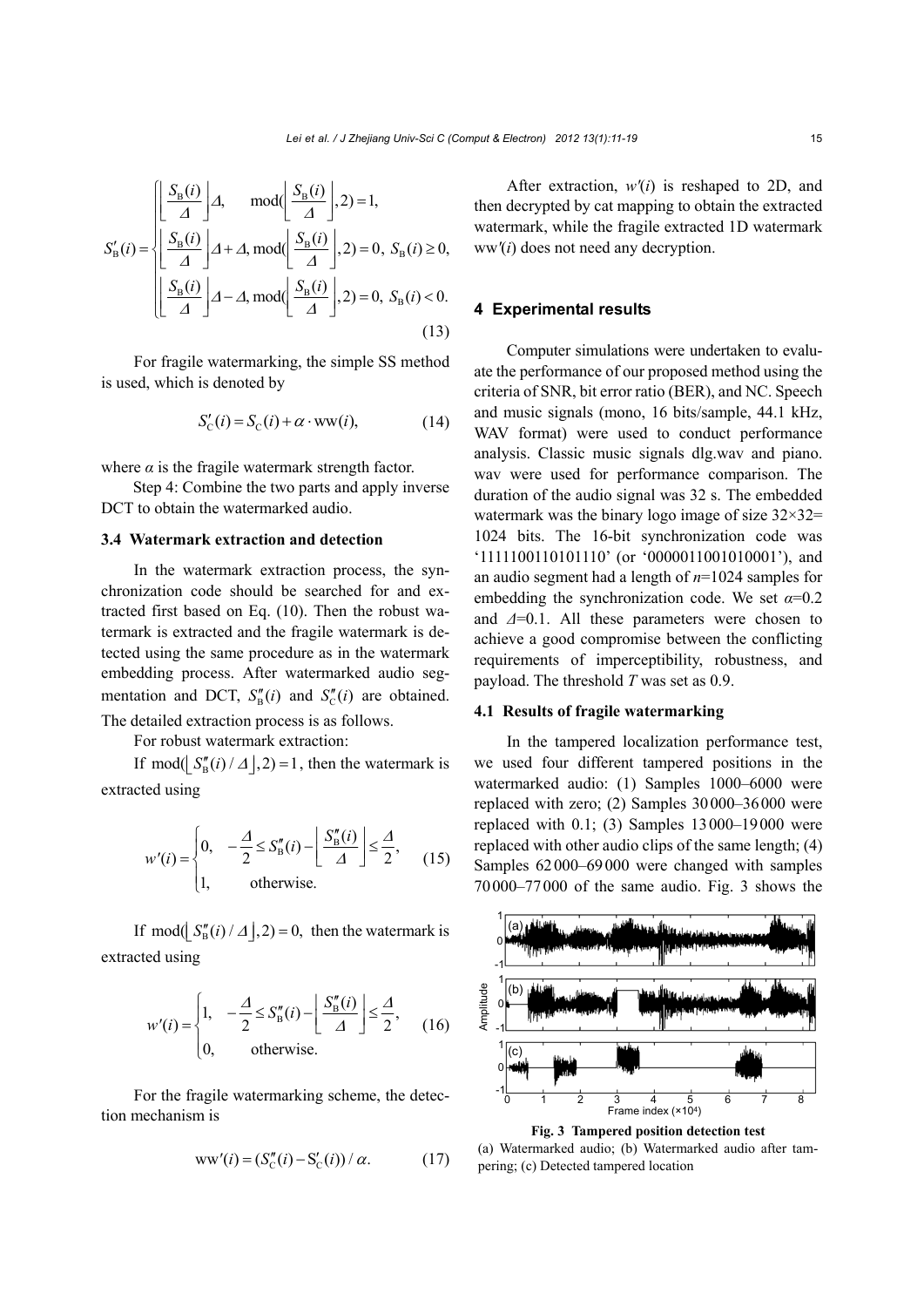tampered position detection results. The proposed fragile watermarking scheme can detect the tampered positions with high accuracy, as the four different tampered locations were detected correctly with reliable detection ratios.

The tampered localization performance was evaluated after the following common signal processing manipulations: (a) MP3 compression attacks (48 kb/s); (b) low-pass filtering (LPF) (with a cut-off frequency of 22.05 kHz); (c) requantization test (16–8–16 bits); (d) white noise addition  $(2 dB)$ ; (e) delay (500 ms, 10%); (f) echo addition (500 ms, 10%); (g) resampling (44.1–22.05–44.1 kHz); (h) cropping  $(10\%$  samples were set to zero); (i) shifting (by  $10\%$ ). The NC results after common signal processing attacks are plotted in Fig. 4. The proposed fragile watermarking is more sensitive to common signal processing manipulations like LPF, white noise, delaying, and resampling attacks than the algorithm of Chen and Zhu (2008). The results of 0.589, 0.58, 0.59, and 0.59 after the LPF, white noise, delaying, and resampling, respectively, are higher than that of our scheme. However, the NC results of our proposed fragile watermarking scheme are relatively high after cropping and shifting synchronization attacks, as we adopt the synchronization technique to resist these attacks. Therefore, the performance of fragile watermarking after shifting and cropping attacks is not satisfactory.



**Fig. 4 Fragile watermarking performance after common signal processing attacks** 

#### **4.2 Results of robust watermarking**

## 4.2.1 Imperceptibility test

A transparency test was conducted with 100

different audio pieces of music signal with different properties and measured in terms of SNR, which is computed as follows:

SNR = 
$$
10 \lg \left( \sum_{t=1}^{L} S^2(t) / \sum_{t=1}^{L} (S'(t) - S(t))^2 \right)
$$
, (18)

where  $S'(t)$  and  $S(t)$  are the numbers of watermarked and original audio pieces, respectively.

Fig. 5 shows the SNR of 100 original host audio pieces and watermarked audio pieces using our proposed algorithm and the algorithm proposed by Chen and Zhu (2008). The average SNR using our method is 62.2 dB, while the average SNR using Chen and Zhu (2008)'s method is 40.4 dB. According to IFPI, SNR should be higher than 20 dB. Our proposed scheme totally satisfies this requirement.



**Fig. 5 Signal-to-noise ratios (SNR) of 100 original host audio pieces and watermarked audio pieces using our algorithm and the algorithm proposed by Chen and Zhu (2008)** 

#### 4.2.2 Robustness to common attacks

Experimental results regarding desynchronization attacks and common audio signal processing manipulations are reported to evaluate the robustness of our proposed scheme. Typical types of desynchronization attacks such as random cropping and shifting were tested. As A/D and D/A conversions are not easy to conduct and are not very commonly used in the robustness test, we do not report the A/D or D/A attack here. We added the following attacks in our robustness tests: (j) TSM  $(-2\%)$ ; (k) TSM  $(+2\%)$ ; (l) TSM (−4%); (m) TSM (+4%). Table 1 summarizes the NC values of the robustness performance of attacks (a)–(m) using our method and the algorithms of Lu *et al*. (2000) and Chen and Zhu (2008). Our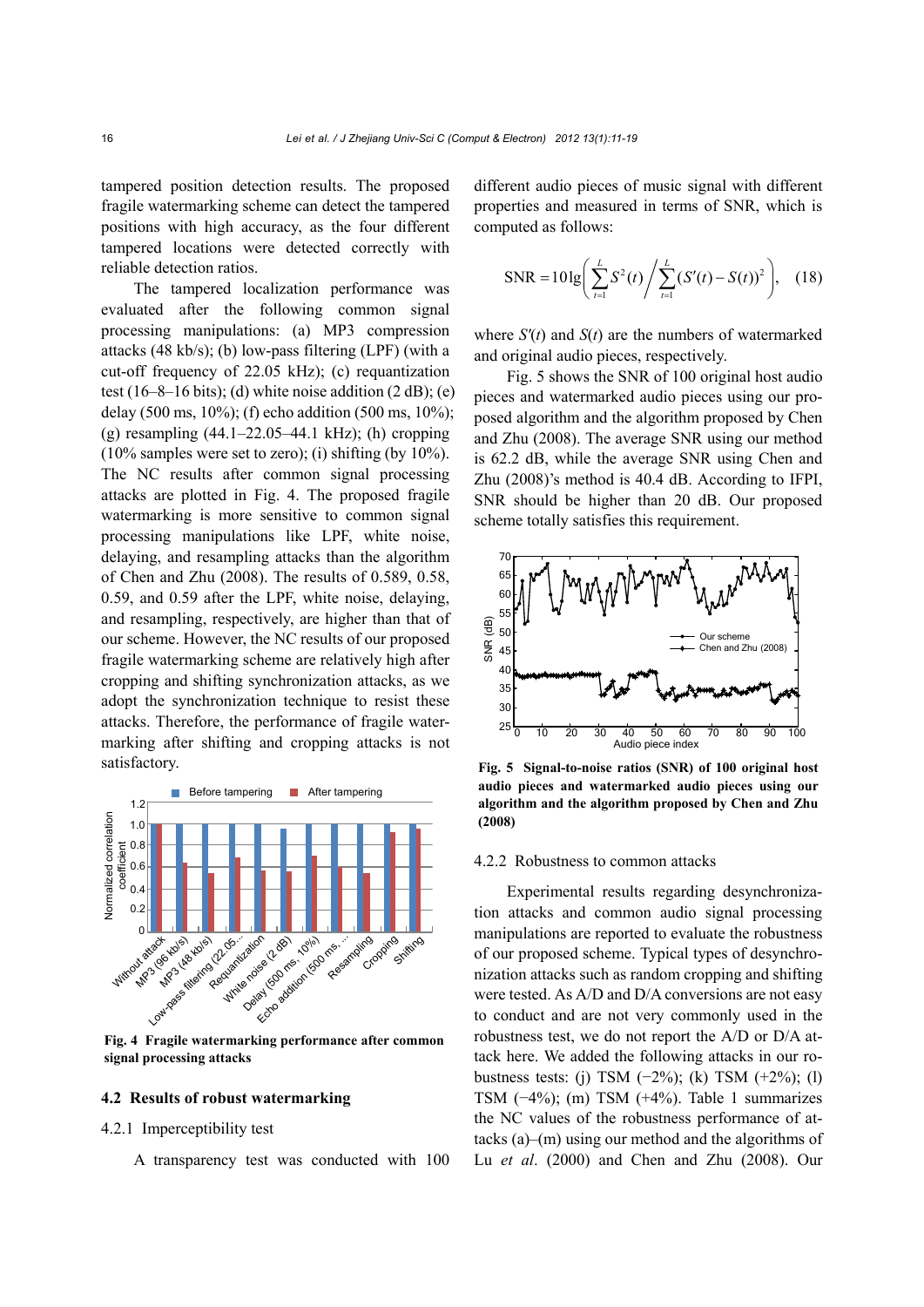proposed watermarking is very robust to the common signal processing attacks. The robustness performance is similar to that of the scheme in Chen and Zhu (2008) and much better than that of the scheme in Lu *et al*. (2000). The desynchronization attack such as TSM is not a problem in our scheme as our scheme is robust to these kinds of attacks. The extracted

**Table 1 Robustness results under common signal processing attacks** 

|        | Normalized correlation coefficient |           |       |  |
|--------|------------------------------------|-----------|-------|--|
| Attack | Chen and Zhu                       | Lu et al. | Ours  |  |
|        | (2008)                             | (2000)    |       |  |
| No     | 1                                  | 1         | 1     |  |
| (a)    | 1                                  | 0.726     | 1     |  |
| (b)    | 1                                  | 0.833     | 1     |  |
| (c)    | 0.998                              | 0.961     | 0.999 |  |
| (d)    | 0.923                              | 0.963     | 0.905 |  |
| (e)    | 1                                  | N/A       | 0.974 |  |
| (f)    | 0.996                              | N/A       | 0.956 |  |
| (g)    | 0.998                              | 0.988     | 1     |  |
| (h)    | N/A                                | N/A       | 1     |  |
| (i)    | 0.651                              | N/A       | 1     |  |
| (i)    | N/A                                | N/A       | 1     |  |
| (k)    | N/A                                | N/A       | 1     |  |
| (1)    | N/A                                | N/A       | 1     |  |
| (m)    | N/A                                | N/A       |       |  |

N/A: not reported in the reference. (a) MP3 compression attacks (48 kb/s); (b) low-pass filtering (LPF) (with a cut-off frequency of 22.05 kHz); (c) requantization test (16–8–16 bits); (d) white noise addition  $(2 dB)$ ; (e) delay (500 ms, 10%); (f) echo addition (500 ms, 10%); (g) resampling (44.1–22.05–44.1 kHz); (h) cropping (10% samples were set to zero); (i) shifting (by 10%); (j) TSM  $(-2\%)$ ; (k) TSM (+2%); (l) TSM (−4%); (m) TSM (+4%)

watermarks shown in Fig. 6 suffering these attacks further confirm the robustness of our scheme, as there is almost no distortion due to very high NC values between the extracted watermarks and the original watermarks. The extracted watermarks suffering echo addition and delay attacks, however, are not quite satisfactory. Additional techniques are needed to further improve the performance.

#### 4.2.3 Robustness to MP3 compression

We tested the robustness against MP3 compression at various bitrates, and compared it with that of the scheme in Huang *et al*. (2002). Table 2 shows the MP3 compression and comparison results. Our scheme outperforms the scheme in Huang *et al*. (2002) and is very robust to the MP3 compression attack. Synchronization codes can be detected correctly even when the SNR values are very low (about 15 dB for MP3 compression) after being attacked.

#### **Table 2 Robustness to MP3 compression**\*

|                | $SNR$ (dB)             |      |                        |      |  |  |
|----------------|------------------------|------|------------------------|------|--|--|
| <b>Bitrate</b> | dlg.wav                |      | piano.wav              |      |  |  |
| (kb/s)         | Huang et al.<br>(2002) | Ours | Huang et al.<br>(2002) | Ours |  |  |
| 256            | 25.7                   | 37.3 | 18.0                   | 26.9 |  |  |
| 128            | 25.2                   | 36.2 | 18.0                   | 24.3 |  |  |
| 64             | 17.2                   | 33.4 | 17.5                   | 22.3 |  |  |
| 48             | 11.4                   | 25.8 | 16.0                   | 18.7 |  |  |
| 32             | 62                     | 18.6 | 12.9                   | 15.3 |  |  |

\* In all cases, BER=0



**Fig. 6 Robust watermarks extracted under common audio signal processing** 

(a) No attack; (b) MP3 compression  $(64 \text{ kb/s})$ ; (c) Low-pass filtering (with a cut-off frequency of 22.05 kHz); (d) Requantization; (e) White noise addition  $(2 \text{ dB})$ ; (f) Delay (500 ms, 10%); (g) Echo addition (500 ms, 10%); (h) Resampling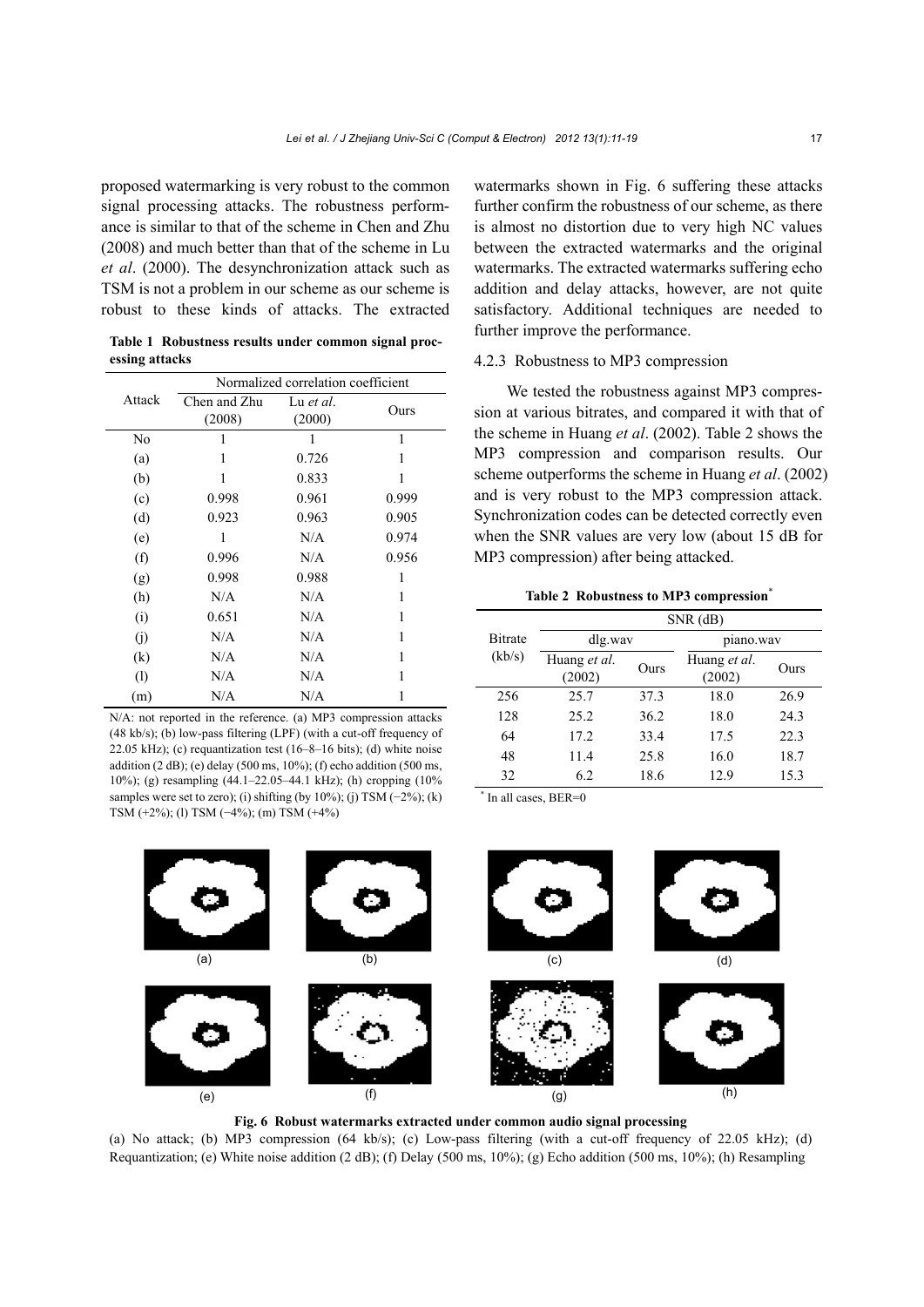#### 4.2.4 Robustness of synchronization codes

In general, in the process of finding the synchronization code, false detection should be avoided to improve the robustness. In fact, the code length and the probability of '0' and '1' in the synchronization code determine whether or not we can find the synchronization code. Usually, longer synchronization codes indicate a better robustness of the scheme. In our scheme, the robustness of the synchronization codes was tested against various attacks. We also compared our synchronization code detection results with those using the schemes in Huang *et al*. (2002) and Wang and Zhao (2006). It is found that our scheme and the scheme in Wang and Zhao (2006) can both find the synchronization codes correctly under all mentioned attacks. In contrast, the scheme in Huang *et al*. (2002) cannot locate the synchronization codes under such attacks as resampling and very low bitrate MP3 compression.

# 4.2.5 Benchmark test

To further evaluate the robustness performance of our proposed algorithm, the benchmark test Stir-Mark for audio (Steinebach *et al.*, 2001) was undertaken using default parameters (Table 3). The watermarking algorithm has strong resistance to the common attacks. The NC results of detecting watermark using our proposed algorithm were compared with those using the algorithms in Wang and Zhao (2006) and Chen and Zhu (2008). The results of our algorithm are slightly better. As Wang and Zhao (2006) used a similar synchronization method, the NC results against 'CutSamples', 'FFT\_Invert', 'Invert', and 'VoiceRemove' attacks using our method are similar to those using Wang and Zhao (2006)'s method, but better than those using Chen and Zhu (2008)'s method. Our proposed algorithm, however, is sensitive to such StirMark attacks as 'CopySamples', 'Compressor', and 'Amplify'.

# **4.3 Watermark payload**

Watermark payload was measured as the maximum number of bits per second of watermark message embedded without any extraction error. In other words, it refers to the number of bits that are embedded into the original audio within a unit of time. Suppose the sampling rate of the host audio is  $F_s$  (Hz), the length of the host audio is  $N_s$ , and the watermark

|                  | Normalized correlation coefficient |            |       |  |  |
|------------------|------------------------------------|------------|-------|--|--|
| Attack           | Wang and                           | Chen and   | Ours  |  |  |
|                  | Zhao $(2006)$                      | Zhu (2008) |       |  |  |
| AddBrumm         | 0.992                              | 0.932      | 1     |  |  |
| AddNoise         | 0.521                              | 0.763      | 0.893 |  |  |
| AddSinus         | 0.708                              | 0.906      | 1     |  |  |
| Amplify          | 0.346                              | 0.549      | 0.857 |  |  |
| Compressor       | 0.269                              | 0.730      | 0.822 |  |  |
| CopySamples      | 0.570                              | 0.674      | 0.765 |  |  |
| CutSamples       | 1                                  | 0.532      | 1     |  |  |
| ExtraStereo      | 1                                  | 1          | 1     |  |  |
| FFT Invert       | 1                                  | 0.849      | 1     |  |  |
| FFT Real reverse | 0.986                              | 0.980      | 1     |  |  |
| Original         | 1                                  | 1          | 1     |  |  |
| FlippSample      | 1                                  | 0.636      | 1     |  |  |
| Invert           | 1                                  | 1          | 1     |  |  |
| LSBzero          | 0.956                              | 0.689      | 0.997 |  |  |
| Nothing          | 1                                  | 1          | 1     |  |  |
| Normalize        | 0.934                              | 0.875      | 0.986 |  |  |
| Stat1            | 0.318                              | 0.949      | 1     |  |  |
| Stat2            | 0.902                              | 0.994      | 1     |  |  |
| VoiceRemove      | 1                                  | 0.793      | 1     |  |  |
| <b>ZeroCross</b> | 0.676                              | 0.967      | 0.986 |  |  |

**Table 3 Comparison results of robustness against the StirMark benchmark for audio (SMBA)** 

data are of  $N_w$  bits. The data payload  $D_p$  is defined as follows:

$$
D_{\rm p} = \frac{N_{\rm w} F_{\rm s}}{N_{\rm s}}.\tag{19}
$$

Based on this equation, the data payload of our scheme is 32 bits/s, which is comparatively high.

# **4.4 Security analysis**

The security of the embedded watermark should be considered in a watermarking system due to the fact that, if the positions of the embedded watermark are guessed by an attacker successfully, the embedded watermark can be easily detected and altered. In the proposed scheme, the embedding positions are difficult to guess as we adopt a chaotic sequence to shuffle the watermarking position, which can enhance the security of the scheme. Also, the initial values and parameters exploited to generate the chaotic sequence render high security in our scheme. As shown in Fig. 7, with the correct keys, we can extract the watermark correctly as NC is 1. Without correct keys, NC is 0.12 in this case, which means it is impossible to extract the watermark.